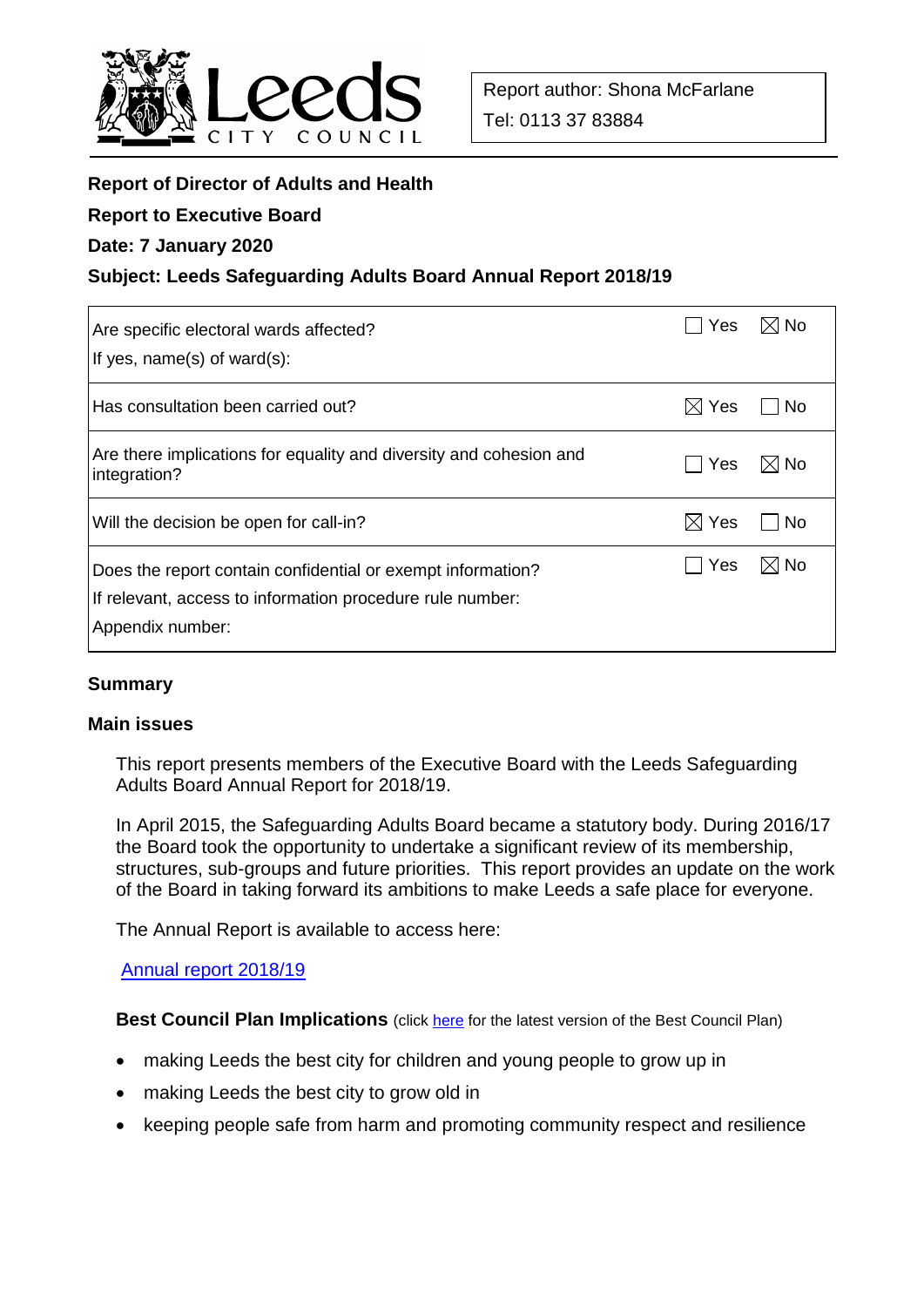# **Resource Implications**

 The Board is funded jointly by the Adults and Health Directorate, Leeds Clinical Commissioning Group and the office of the West Yorkshire Police and Crime Commissioner.

# **Recommendations**

- a) Members of the Board are requested to note the contents of the Leeds Safeguarding Adults Board Annual Report 2018/19 and the Board's Strategic Plan going forward.
- b) Members of the Board are asked to support the strategic aims and ambitions of the Safeguarding Adults Board to make Leeds a safe place for everyone.

# **1. Purpose of this report**

1.1 This report introduces the Leeds Safeguarding Adults Board's Annual Report 2018/19 at Appendix 1 with an 'easy read version' at Appendix 1a, and Strategic Plan at Appendix 2. Together these documents summarise the Board's achievements over the last 12 months and set out its ambitions for the coming year. The Leeds Safeguarding Adults Board has responsibilities to help and safeguard adults with care and support needs. It does this by assuring itself that local safeguarding arrangements are in place as defined by the Care Act 2014 and the accompanying statutory guidance. The Board works to ensure that safeguarding practice is person centred and outcomes focused.

# **2. Background information**

- 2.1 The Leeds Safeguarding Adults Board became a statutory body in April 2015, in accordance with the requirements of the Care Act 2014. Richard Jones CBE is the Independent Chair, appointed by the Chief Executive, Leeds City Council, in October 2015.
- 2.2 The Board includes representation from a range of key organisations within the city, including local authority, police and clinical commissioning group who are all statutory members, and funders of the Board. The full list of member organisations on the Board is included within the Annual Report. The LSAB has a responsibility to produce an annual report.

# **3. Main issues**

- 3.1 The Leeds Safeguarding Adult Board Annual Report 2018/19 details the achievements of the Board over the last 12 months. This year, as in recent years, the Annual Report is accompanied by an Easy Read Version that is intended to make the information accessible to a wider range of people, including those with accessible information requirements and those with learning disabilities.
- 3.2 There are three LSAB Sub Groups: Performance and Quality Assurance, Learning and Development and the Mental Capacity Act Local Implementation Network. Each sub-group is chaired by a senior manager from across partner agencies and has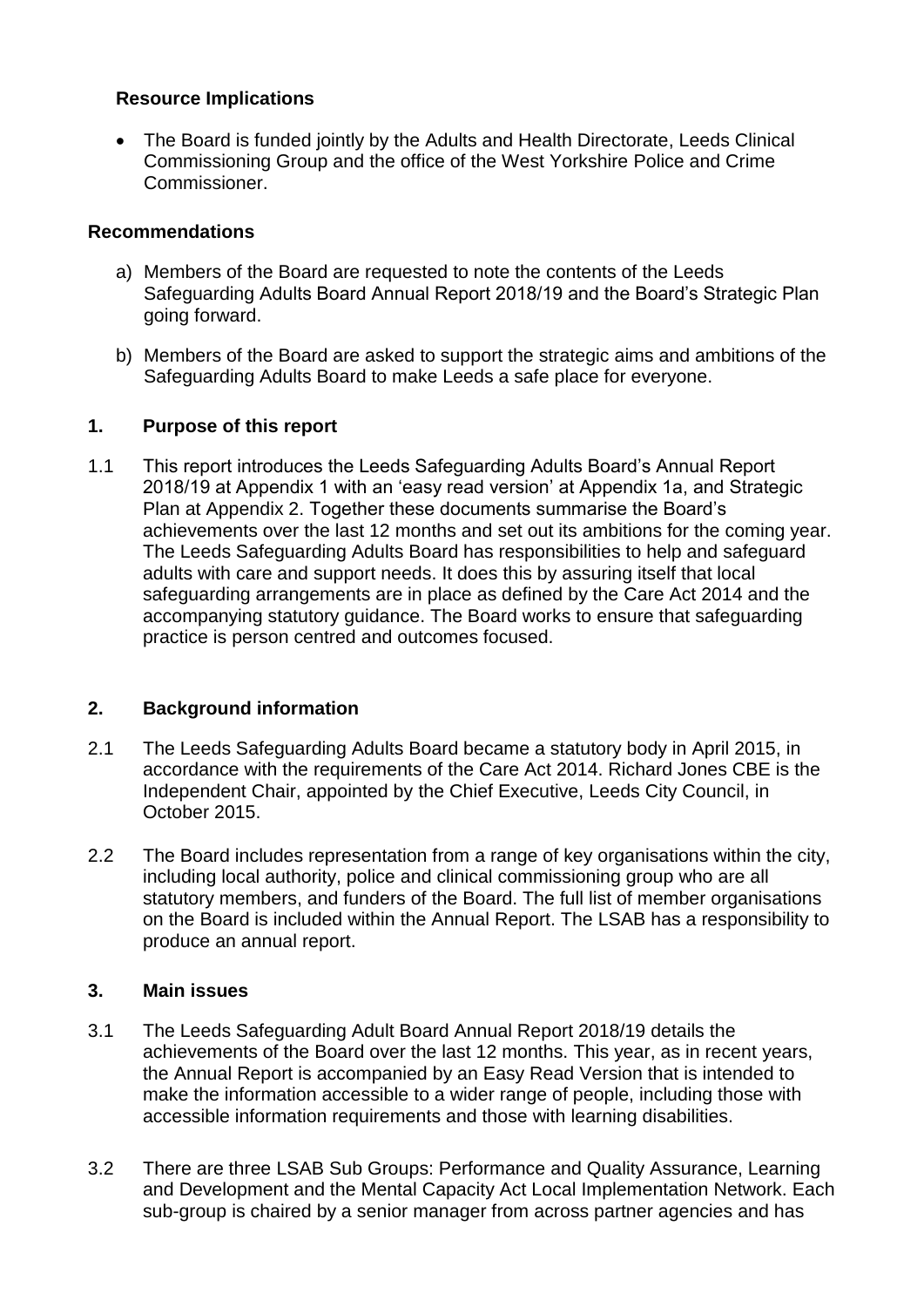membership drawn from across the sector. The sub-groups develop their plans in line with the Strategic Plan. They report progress against their plans to the Safeguarding Adults Board.

- 3.3 This year, the main area of focus and achievement of the Board has been the development of its own multi-agency safeguarding adults' policy and procedures. 'Talk to Me, Hear My Voice' is the guiding principle to the new policy, procedure and practice. The approach has put the voice of the citizen at the centre of safeguarding practice. Pivotal to this methodology is a greater focus on a personalised approach to safeguarding. The Board has committed to a citizen-led approach which it developed following intensive consultation with a range of people from across Leeds, including those who have experience of safeguarding practice.
- 3.4 Key areas of development and success however have been in relation to developing multi-agency responses and approaches to abuse and neglect. This has involved developing new multi-agency safeguarding adults' policy and procedures, which are both person centred and also compliant with the Care Act 2014 and the accompanying Care and Support Statutory Guidance. A strengths-based approach to practice has been developed in Leeds, building on the tradition of asset based community development.

# **Citizen-led practice guidance**

- 3.5 The new approach recognises citizens as experts in their own lives and in how they wish to be supported. People were consulted about how they wished to have their voices heard. The revised approach includes citizen-led practice guidance around some key issues including:
	- Developing safeguarding plans
	- Involvement in meetings
	- Good support
	- What empowerment looks like and feels like in practice
	- Developing procedures with citizen involvement. Listening to and working towards the person's desired outcome
	- Ensuring people have the support they need to take part in the safeguarding process
	- More flexible and individually tailored responses
	- Proportional and timely responses.
- 3.6 Similarly, the Board has continued to support the development of multi-agency responses to domestic abuse and violence through the support of its member agencies to the Front Door Safeguarding Hub. The Front Door Safeguarding Hub brings together relevant agencies, including Children and Families Services and West Yorkshire Police to ensure a practical and timely response to concerns as a partnership, with a shared understanding of risk.

# **3.7 Leeds Safeguarding Adults Board Strategic Plan**

 The Leeds Safeguarding Adults Board's vision is for Leeds to be a 'Safe Place for Everyone'.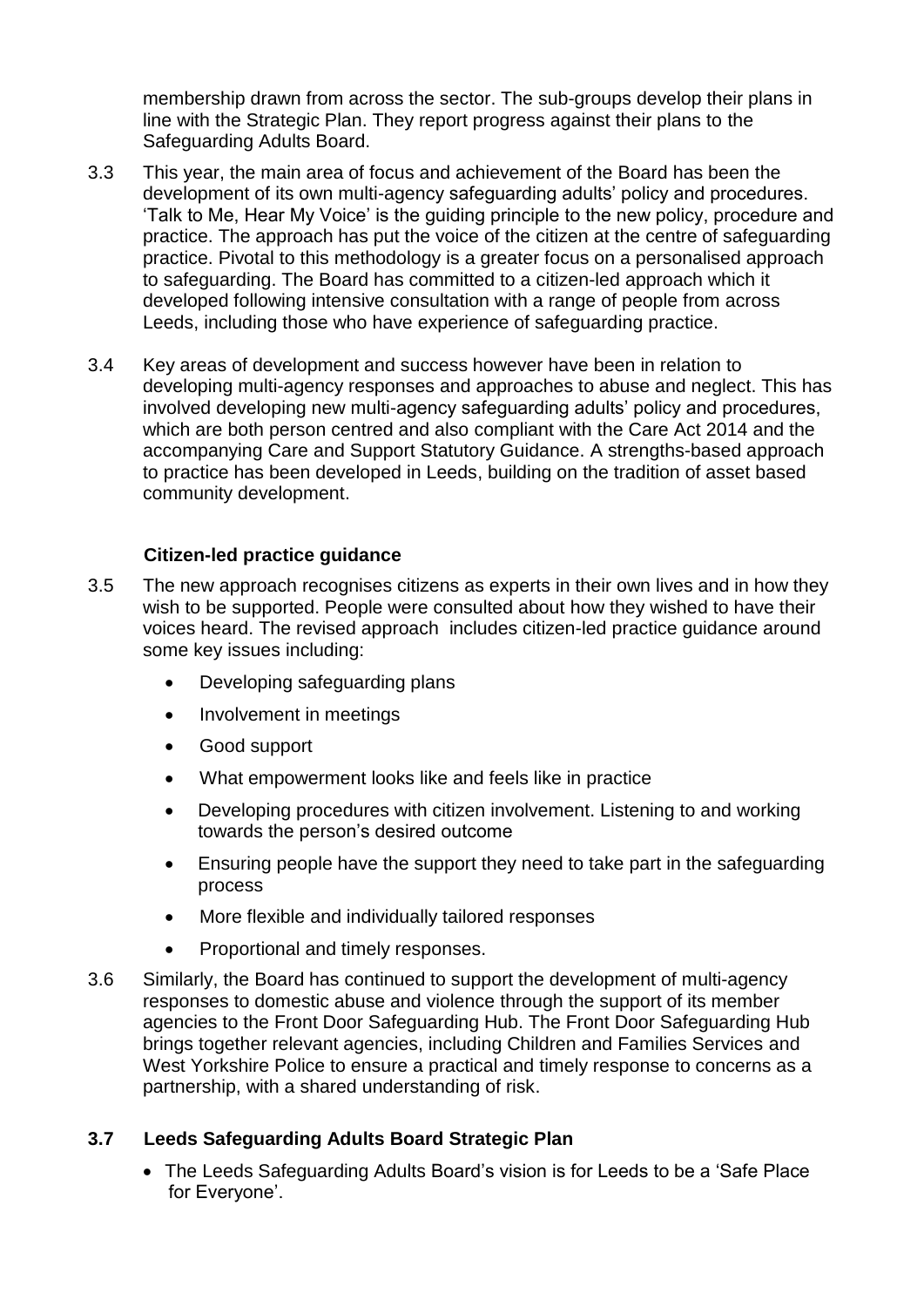- In support of this vision, the Board has developed a three year strategic plan, identifying four key ambitions that will be the focus of all its work going forward.
- 3.8 Four key ambitions will be the focus of our work over the next three years.
	- Talk to me, hear my voice
	- Improve awareness of safeguarding across all our communities
	- Improve responses to domestic abuse
	- Learn from experience to improve how we work
- 3.9 The Board Strategic Plan includes an Annual Plan with more specific objectives for each year.
- 3.10 The Strategic Plan includes an addendum document. This sets out Board Member Organisation commitments to safeguarding adults. It identifies what each agency will do within its organisation and networks to help promote each of these ambitions.

### **4 Corporate considerations**

### **4.1 Consultation and engagement**

The Board has consulted and worked with partners including:

- Health and Wellbeing Board
- Domestic Violence Programme Board
- Safer Leeds Executive
- Leeds Safeguarding Children Partnership
- Healthwatch newsletter, Take 10 Network and social media
- Adult Social Care embedding change newsletter and social media
- Leeds Forum Network
- Voluntary Action Leeds Network

### **4.2 Equality and diversity / cohesion and integration**

4.2.1 The Leeds Safeguarding Adults Board ambitions recognise the need to promote awareness across Leeds diverse communities. The Board is currently exploring approaches and networks that will help us to achieve this going forward. An Equalities Impact Assessment is attached as Appendix 3.

# **4.3 Council policies and the Best Council Plan**

4.3.1 The Safeguarding Adults Board works together with the Leeds Safeguarding Children Partnership and the Safer Leeds Executive to support people in Leeds to be safe from abuse and neglect. As such this work contributes to the Best Council Plan priority of 'Keeping people safe from harm'. It also links through, from a Leeds City Council perspective to the Best Council Plan ambition for a 'Strong Economy,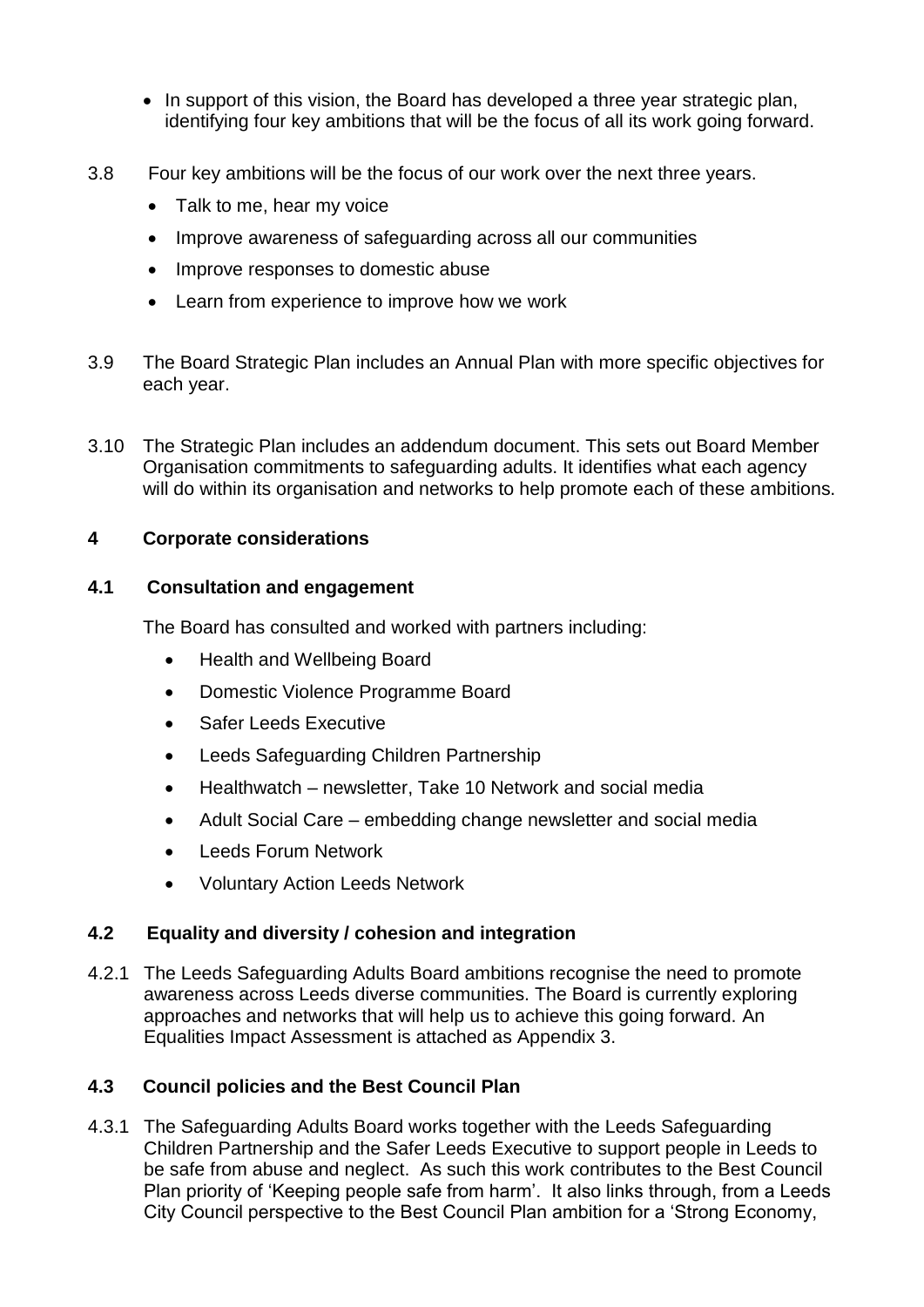Compassionate City' which then leads through to the relevant outcome for Leeds citizens to 'be safe and feel safe'.

### Climate Emergency

- 4.3.2 Where practicably possible documents which are provided to the Leeds Safeguarding Adults Board and its sub-groups will be available electronically in the first instance to reduce paper and printing usage by both the Board and partner agencies.
- 4.3.3 Meetings are held where there is public transport access. This enables citizen representatives and board members to make choices to use public transport to LSAB meetings.

### **4.4 Resources, procurement and value for money**

4.4.1 The Board is funded jointly by Adults and Health Directorate, Leeds Clinical Commissioning Group and the office of the West Yorkshire Police and Crime Commissioner.

### **4.5 Legal implications, access to information, and call-in**

4.5.1 Paragraphs 3 and 4 of Schedule 2 to the Care Act 2014 require every Safeguarding Adults Board to produce a Strategic Plan and an Annual Report for each financial year. The documents annexed to this report are produced in accordance with the provisions of Schedule 2.

### **4.6 Risk management**

4.6.1 This report is part of the risk management and assurance arrangements for Leeds City Council. As such there is a link through to the corporate risk on 'Safeguarding Adults' "Failure of (a) staff in any Council directorate to recognise and report a risk of abuse or neglect facing an adult with care and support needs in Leeds; (b) staff in Adult Social Care to respond appropriately, in line with national legislation and Safeguarding Adults procedures".

### **5 Conclusions**

- 5.1.1 The Annual Report provides evidence that the Board has delivered on the actions outlined in the 2018/19 plan.
- 5.1.2 From April 2019 the Leeds Safeguarding Board and its partner members have adopted the new multi-agency safeguarding adults' policy and procedures which were developed in the relevant year, 2018/19. This provides the foundation for more flexible and individually tailored responses, in line with Care Act 2014 and *Making Safeguarding Personal* principles. It is thought to be one of the first citizen centred safeguarding adults policies, and promotes effective person centred practice.
- 5.1.3 The Strategic Plan sets out a clear focus for the Board's work, and the Member Organisation commitments help to illustrate how partners have committed to a continuing programme of work designed help us all achieve the Board's ambitions for people in Leeds.